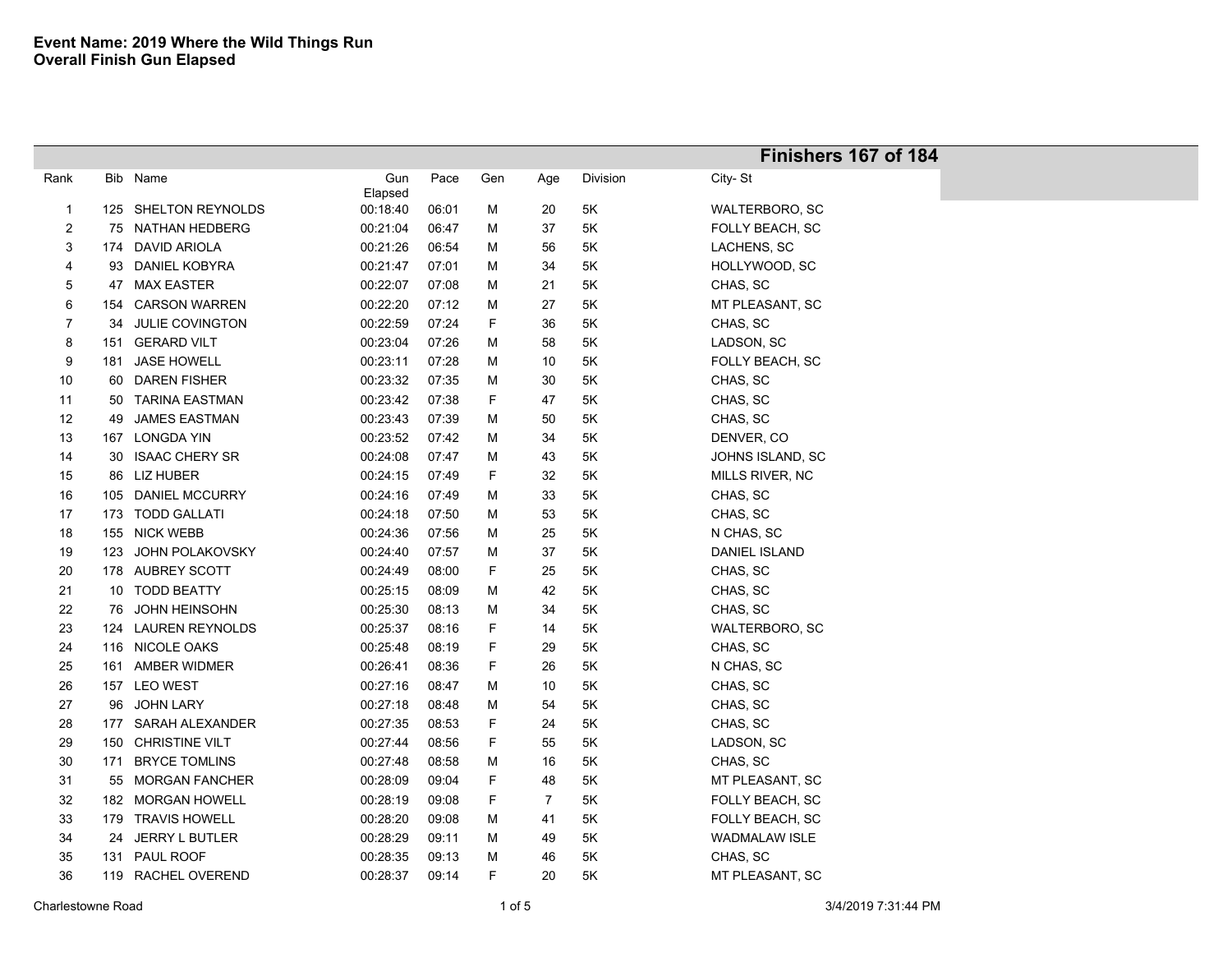|      |     |                          |                |       |     |     |          | Finishers 167 of 184 |  |
|------|-----|--------------------------|----------------|-------|-----|-----|----------|----------------------|--|
| Rank | Bib | Name                     | Gun<br>Elapsed | Pace  | Gen | Age | Division | City-St              |  |
| 37   | 44  | <b>ROBERT DRIGGERS</b>   | 00:28:41       | 09:15 | M   | 45  | $5K$     | CHAS, SC             |  |
| 38   | 106 | <b>BRADFORD MCKEON</b>   | 00:28:42       | 09:15 | M   | 27  | 5K       | <b>WINTER GARDEN</b> |  |
| 39   | 94  | <b>TAREN KOBYRA</b>      | 00:28:54       | 09:19 | F   | 34  | 5K       | HOLLYWOOD, SC        |  |
| 40   | 6   | <b>DEBBIE BAILEY</b>     | 00:28:56       | 09:20 | F   | 51  | 5K       | SARASOTA, FL         |  |
| 41   |     | 52 LARRY ELKIN           | 00:29:07       | 09:23 | M   | 50  | 5K       | RAVENEL, SC          |  |
| 42   |     | 9 LISA BEATTY            | 00:29:15       | 09:26 | F   | 38  | 5K       | CHAS, SC             |  |
| 43   | 67  | <b>PEGGY GEROU</b>       | 00:29:23       | 09:29 | F   | 62  | 5K       | MT PLEASANT, SC      |  |
| 44   | 5   | <b>GAIL ARENDSEN</b>     | 00:29:37       | 09:33 | F   | 63  | 5K       | HOLLYWOOD, SC        |  |
| 45   |     | 82 ANDY HINES            | 00:29:56       | 09:39 | M   | 36  | 5K       | GREENSBORO, NC       |  |
| 46   | 98  | ANNSLEY MACE             | 00:30:05       | 09:42 | F   | 22  | 5Κ       | CHAS, SC             |  |
| 47   |     | 42 ANDREW DORSEY         | 00:30:09       | 09:43 | м   | 35  | 5Κ       | <b>RUTHERFORDTON</b> |  |
| 48   |     | 46 MARCELL EASTER        | 00:30:26       | 09:49 | M   | 57  | 5Κ       | CHAS, SC             |  |
| 49   | 35  | <b>NANCY CROOK</b>       | 00:30:35       | 09:52 | F   | 39  | 5Κ       | LADSON, SC           |  |
| 50   | 110 | KATHY NEWCOMB            | 00:30:36       | 09:52 | F   | 53  | 5Κ       | EPPING, NH           |  |
| 51   | 156 | <b>BLAINE WEST</b>       | 00:30:42       | 09:54 | M   | 39  | 5K       | CHAS, SC             |  |
| 52   | 140 | <b>WYMAN SHULER</b>      | 00:30:50       | 09:56 | M   | 43  | 5Κ       | CHAS, SC             |  |
| 53   |     | 172 AARYN MCNAMARA       | 00:31:01       | 10:00 | F   | 38  | 5Κ       | CHAS, SC             |  |
| 54   | 183 | <b>TOM BENDIG</b>        | 00:31:07       | 10:02 | M   | 41  | 5K       | PHILADELPHIA, PA     |  |
| 55   | 126 | <b>BRANDON RICE</b>      | 00:31:08       | 10:02 | M   | 65  | 5K       | EFLAND, NC           |  |
| 56   | 37  | <b>MEREDITH DAVIS</b>    | 00:31:42       | 10:13 | F   | 37  | 5K       | MT PLEASANT, SC      |  |
| 57   | 159 | <b>GREGORY WHITTAKER</b> | 00:31:48       | 10:15 | M   | 61  | 5K       | MT PLEASANT, SC      |  |
| 58   |     | 95 THERESA KUHARICH      | 00:32:14       | 10:24 | F   | 45  | 5K       | FOLLY BEACH, SC      |  |
| 59   |     | 4 STACEY ANCONA          | 00:32:29       | 10:28 | F   | 32  | 5Κ       | CHAS, SC             |  |
| 60   |     | 74 SARAH HAUSMAN         | 00:32:31       | 10:29 | F   | 41  | 5K       | <b>DANIEL ISLAND</b> |  |
| 61   |     | 12 ELIZABETH BERNAT      | 00:32:32       | 10:29 | F   | 48  | 5K       | CHAS, SC             |  |
| 62   | 33  | <b>KAREN COOMER</b>      | 00:32:51       | 10:35 | F   | 53  | 5K       | JOHNS ISLAND, SC     |  |
| 63   | 53  | <b>REED ELKIN</b>        | 00:32:51       | 10:35 | M   | 17  | 5K       | RAVENEL, SC          |  |
| 64   | 99  | <b>KATHERINE MAHER</b>   | 00:33:14       | 10:43 | F   | 32  | 5K       | CHAS, SC             |  |
| 65   | 63  | <b>CLARA FREDLAKE</b>    | 00:33:22       | 10:45 | F   | 10  | 5Κ       | SUMMERVILLE, SC      |  |
| 66   | 64  | <b>JOSH FREDLAKE</b>     | 00:33:22       | 10:45 | M   | 38  | 5K       | SUMMERVILLE, SC      |  |
| 67   | 108 | <b>KATIE MULLOCK</b>     | 00:33:28       | 10:48 | F   | 40  | 5Κ       | N CHAS, SC           |  |
| 68   | 170 | <b>LOGAN TOMLINS</b>     | 00:33:31       | 10:48 | M   | 9   | 5Κ       | CHAS, SC             |  |
| 69   | 59  | <b>JOSH FISH</b>         | 00:33:36       | 10:50 | M   | 35  | 5Κ       | TRINITY, NC          |  |
| 70   | 168 | KATHARIN ZIMMERMAN       | 00:33:49       | 10:54 | F   | 32  | 5Κ       | CHAS, SC             |  |
| 71   |     | 134 WILLIAM RUSSELL      | 00:33:52       | 10:55 | м   | 30  | 5Κ       | MT PLEASANT, SC      |  |
| 72   |     | 175 COLE FRITZ           | 00:34:04       | 10:59 | м   | 12  | 5K       | JOHNS ISLAND, SC     |  |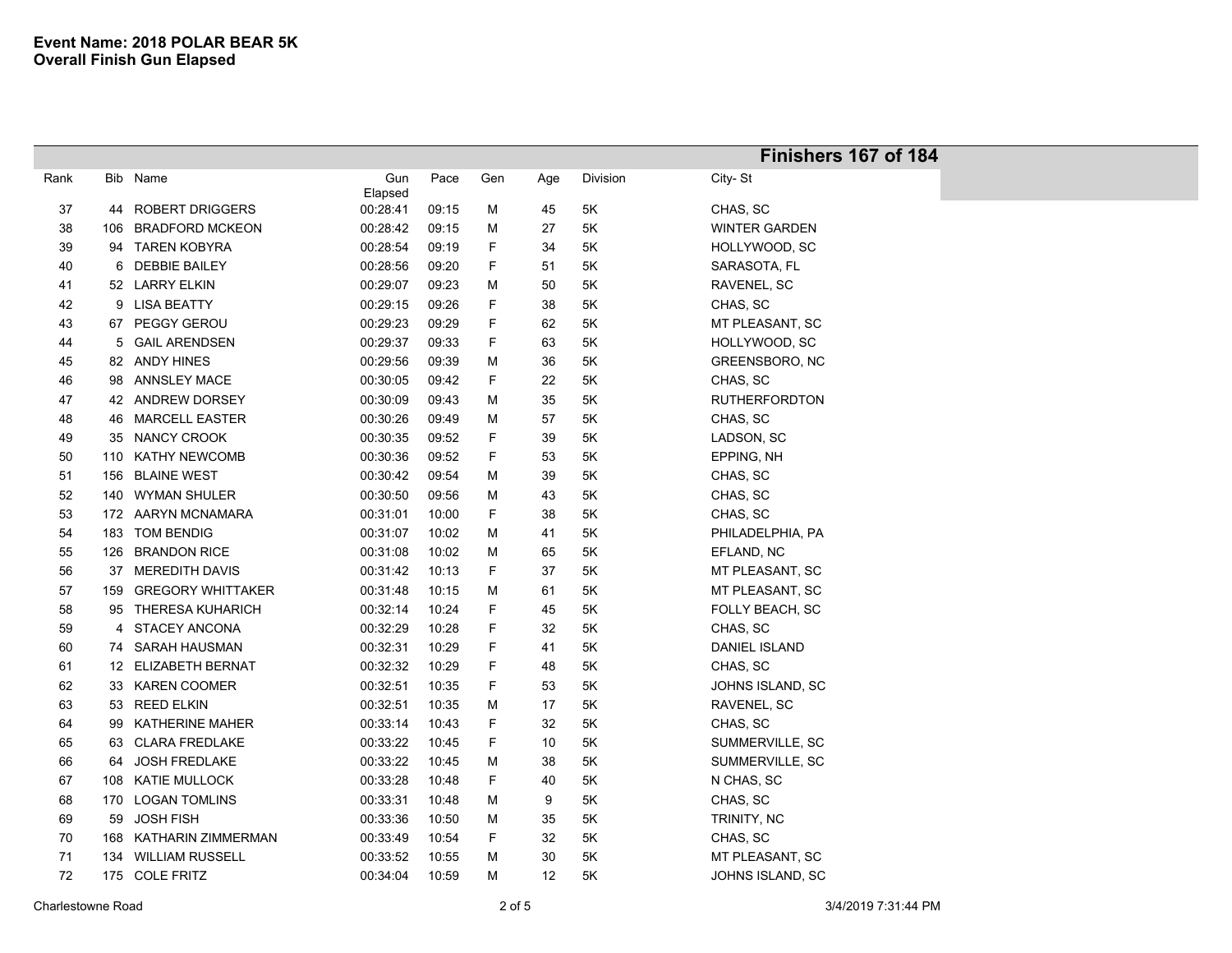|      |     |                          |                |       |     |     |          | Finishers 167 of 184 |
|------|-----|--------------------------|----------------|-------|-----|-----|----------|----------------------|
| Rank |     | Bib Name                 | Gun<br>Elapsed | Pace  | Gen | Age | Division | City-St              |
| 73   |     | 77 WALTER HEINSOHN       | 00:34:05       | 10:59 | M   | 64  | 5K       | ROCK HILL, SC        |
| 74   | 163 | <b>BRANDON WILLIAMS</b>  | 00:34:07       | 11:00 | M   | 33  | 5K       | GOOSE CREEK, SC      |
| 75   | 164 | <b>CAITLIN WILLIAMS</b>  | 00:34:07       | 11:00 | F   | 30  | 5K       | GOOSE CREEK, SC      |
| 76   | 138 | <b>SUSAN SHANNON</b>     | 00:34:17       | 11:03 | F   | 58  | 5K       | CHAS, SC             |
| 77   | 169 | <b>DENNIS TOMLINS</b>    | 00:34:19       | 11:04 | M   | 39  | 5K       | CHAS, SC             |
| 78   | 127 | NICOLE ROBINSON          | 00:34:19       | 11:04 | F   | 54  | 5K       | CHAS, SC             |
| 79   |     | 176 TARA FRITZ           | 00:34:28       | 11:07 | F   | 45  | 5K       | JOHNS ISLAND, SC     |
| 80   | 184 | <b>CINDI ZDANCE</b>      | 00:34:39       | 11:10 | F   | 38  | 5K       | PHILADELPHIA, PA     |
| 81   |     | 180 SHAYNA HOWELL        | 00:34:44       | 11:12 | F   | 37  | 5K       | FOLLY BEACH, SC      |
| 82   | 92  | <b>CHRISTOPHER KLING</b> | 00:34:50       | 11:14 | M   | 51  | 5K       | LADSON, SC           |
| 83   |     | 28 ELIZABETH CECCOLI     | 00:34:57       | 11:16 | F   | 32  | 5K       | JOHNS ISLAND, SC     |
| 84   |     | 165 ED WILLIAMS          | 00:35:23       | 11:24 | M   | 46  | 5K       | <b>EDISTO ISLAND</b> |
| 85   |     | 17 BRENDA BOUVIER        | 00:35:44       | 11:31 | F   | 71  | 5K       | CHAS, SC             |
| 86   | 85  | ASHLEY HOUDYSCHELL       | 00:35:47       | 11:32 | F   | 28  | 5K       | CHAS, SC             |
| 87   | 87  | <b>WAYNE JELKS</b>       | 00:35:47       | 11:32 | M   | 54  | 5K       | N CHAS, SC           |
| 88   | 81  | <b>HARALD HENRYSSON</b>  | 00:35:53       | 11:34 | M   | 76  | 5K       | CHAS, SC             |
| 89   |     | 153 OLIVIA WARD          | 00:36:01       | 11:37 | F   | 33  | 5K       | HANAHAN, SC          |
| 90   |     | 148 ELISABETH VAN MEER   | 00:36:12       | 11:40 | F   | 47  | 5K       | CHAS, SC             |
| 91   |     | 36 LOGAN DAVIS           | 00:36:30       | 11:46 | M   | 27  | 5K       | CHAS, SC             |
| 92   |     | 25 KATIE CAIN            | 00:36:45       | 11:51 | F   | 30  | 5K       | CHAS, SC             |
| 93   | 39  | ALYSSUM DOLINSKI         | 00:36:54       | 11:54 | F   | 11  | 5K       | CHAS, SC             |
| 94   |     | 146 NOAH TODD            | 00:36:55       | 11:54 | M   | 11  | 5K       | CHAS, SC             |
| 95   |     | 132 ALLYSON ROSADO       | 00:37:02       | 11:56 | F   | 24  | 5K       | MT PLEASANT, SC      |
| 96   | 84  | <b>JOSH HOOVER</b>       | 00:37:03       | 11:57 | M   | 27  | 5K       | CHAS, SC             |
| 97   | 18  | <b>MARNETTE BOWEN</b>    | 00:37:25       | 12:04 | F   | 48  | 5K       | CHAS, SC             |
| 98   | 43  | <b>CRAIG DRIGGERS</b>    | 00:37:37       | 12:08 | M   | 56  | 5Κ       | CHAS, SC             |
| 99   |     | 139 SHANNON SHULER       | 00:38:08       | 12:18 | F   | 36  | 5K       | CHAS, SC             |
| 100  | 7   | <b>DONALD BAILEY</b>     | 00:38:19       | 12:21 | M   | 61  | 5K       | SARASOTA, FL         |
| 101  |     | 2 CARLOS ALMEIDA         | 00:38:33       | 12:26 | M   | 44  | 5K       | CHAS, SC             |
| 102  |     | 117 ADRIANA OCHOA        | 00:38:42       | 12:29 | F   | 62  | 5K       | CHAROTTE, SC         |
| 103  | 3   | JODIE ALMEIDA            | 00:38:59       | 12:34 | F   | 45  | 5Κ       | CHAS, SC             |
| 104  |     | 13 JAMES BETZ            | 00:39:20       | 12:41 | M   | 69  | 5Κ       | MT PLEASANT, SC      |
| 105  |     | 27 MARLA CAVALLARO       | 00:39:48       | 12:50 | F   | 50  | 5Κ       | CHAS, SC             |
| 106  | -1  | <b>KARLA ABBOTT</b>      | 00:39:52       | 12:51 | F.  | 66  | 5K       | HOLLYWOOD, SC        |
| 107  | 89  | <b>BRIDGET KELLY</b>     | 00:40:02       | 12:54 | F   | 45  | 5K       | CHAS, SC             |
| 108  |     | 48 SUSAN EASTER          | 00:40:25       | 13:02 | F   | 54  | 5K       | CHAS, SC             |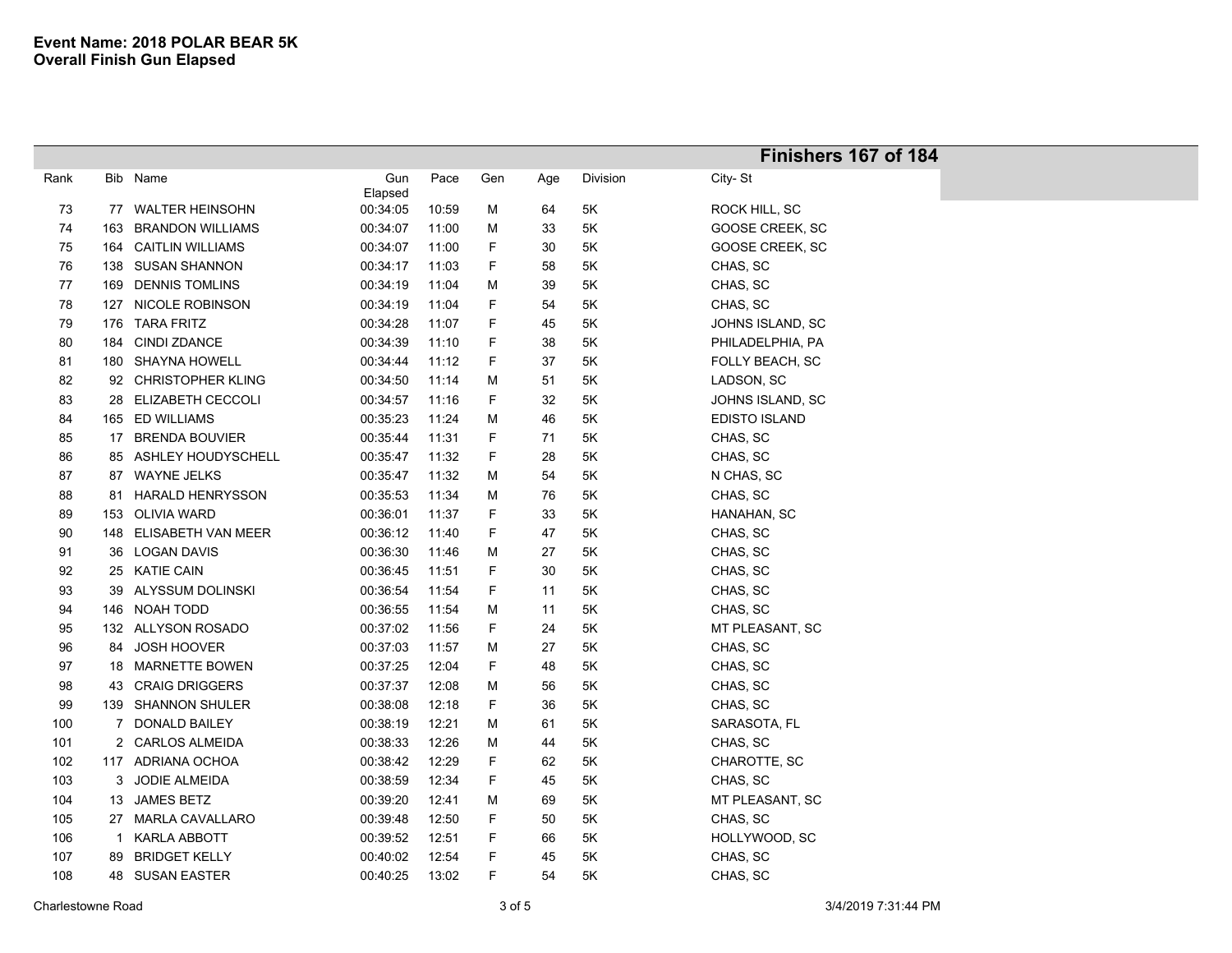|      |     |                           |          |       |     |     |               | Finishers 167 of 184  |
|------|-----|---------------------------|----------|-------|-----|-----|---------------|-----------------------|
| Rank |     | Bib Name                  | Gun      | Pace  | Gen | Age | Division      | City-St               |
|      |     |                           | Elapsed  |       |     |     |               |                       |
| 109  | 111 | <b>KAREN NISSEN</b>       | 00:40:29 | 13:03 | F   | 52  | $5K$          | SUMMERVILLE, SC       |
| 110  |     | 54 SUSAN ENGLISH          | 00:40:29 | 13:03 | F   | 53  | 5K            | CHAS, SC              |
| 111  |     | 136 RAFAEL SANCHEZ        | 00:40:31 | 13:04 | M   | 43  | 5Κ            | CHAS, SC              |
| 112  |     | 152 BRITTANY WALKER       | 00:40:33 | 13:04 | F   | 35  | 5Κ            | CHAS, SC              |
| 113  | 31. | <b>ELIZABETH CIESAR</b>   | 00:40:34 | 13:05 | F   | 42  | 5Κ            | MT PLEASANT, SC       |
| 114  | 41  | <b>EVANGELIN DOLINSKI</b> | 00:40:37 | 13:06 | F   | 15  | 5K            | CHAS, SC              |
| 115  |     | 130 AMANDA RONE           | 00:40:38 | 13:06 | F   | 35  | 5K            | JOHNS ISLAND, SC      |
| 116  |     | 112 MARK NISSEN           | 00:40:49 | 13:10 | M   | 57  | 5Κ            | SUMMERVILLE, SC       |
| 117  |     | 133 MELINDA ROSADO        | 00:40:50 | 13:10 | F   | 60  | 5K            | MT PLEASANT, SC       |
| 118  |     | 14 MARY BEUKER            | 00:41:23 | 13:21 | F   | 57  | 5K            | CHAS, SC              |
| 119  | 107 | <b>CORISSA MCKEON</b>     | 00:42:23 | 13:40 | F   | 27  | 5Κ            | <b>WINTER GARDEN</b>  |
| 120  | 141 | <b>HERB SILVERMAN</b>     | 00:42:44 | 13:47 | M   | 76  | 5Κ            | CHAS, SC              |
| 121  |     | 38 MIKE DEFOE             | 00:43:07 | 13:54 | F   | 61  | 5Κ            | CHAS, SC              |
| 122  |     | 122 GREGORY PLATT         | 00:43:20 | 13:58 | M   | 51  | 5Κ            | <b>DANIEL ISLAND</b>  |
| 123  |     | 40 AMANDA DOLINSKI        | 00:43:32 | 14:02 | F   | 39  | 5Κ            | CHAS, SC              |
| 124  |     | 147 SARA TODD             | 00:43:40 | 14:05 | F   | 39  | 5Κ            | CHAS, SC              |
| 125  | 160 | <b>TAMMY WHITTAKER</b>    | 00:43:41 | 14:05 | F   | 59  | 5K            | MT PLEASANT, SC       |
| 126  |     | 128 ALLISON ROHRER        | 00:46:48 | 15:05 | F   | 33  | 5K            | MT PLEASANT, SC       |
| 127  |     | 129 RYAN ROHRER           | 00:46:49 | 15:06 | M   | 33  | 5K            | MT PLEASANT, SC       |
| 128  |     | 113 JACQUELINE O'ROURKE   | 00:47:10 | 15:12 | F   | 62  | $5K$          | MT PLEASANT, SC       |
| 129  |     | 114 ADRIANA OAKS          | 00:47:13 | 15:13 | F   | 13  | 5Κ            | CHAS, SC              |
| 130  |     | 115 AVA OAKS              | 00:47:13 | 15:13 | F   | 12  | $5\mathsf{K}$ | CHAS, SC              |
| 131  |     | 137 MARY SCHLEIER         | 00:47:53 | 15:27 | F   | 32  | 5K            | JOHNS ISLAND, SC      |
| 132  |     | 65 LILY FREDLAKE          | 00:47:59 | 15:28 | F   | 11  | 5Κ            | SUMMERVILLE, SC       |
| 133  |     | 66 SHELLY FREDLAKE        | 00:48:06 | 15:31 | F   | 44  | 5K            | SUMMERVILLE, SC       |
| 134  |     | 70 KATE HANCHON           | 00:48:10 | 15:32 | F   | 13  | 5Κ            | CHAS, SC              |
| 135  | 71  | <b>TANYA HANCHON</b>      | 00:48:11 | 15:32 | F   | 45  | 5K            | CHAS, SC              |
| 136  | 61  | <b>SUSAN FLASTER</b>      | 00:48:47 | 15:44 | F   | 76  | $5K$          | CHAS, SC              |
| 137  |     | 62 SHARON FRATEPIETRO     | 00:48:54 | 15:46 | F   | 81  | 5Κ            | CHAS, SC              |
| 138  |     | 145 CAMILLE SWANSON       | 00:49:28 | 15:57 | F   | 24  | 5Κ            | GREENVILLE, SC        |
| 139  |     | 19 SAVANNAH BOWMAN        | 00:49:33 | 15:59 | F   | 23  | 5K            | <b>GREENVILLE, SC</b> |
| 140  |     | 135 CHRIS RYAN            | 00:50:43 | 16:21 | M   | 56  | 5Κ            | CHAS, SC              |
| 141  |     | 158 DAVID M WHEELER       | 00:51:29 | 16:36 | M   | 64  | 5K            | CHAS, SC              |
| 142  |     | 102 DARBEY MAZA           | 00:52:39 | 16:59 | F   | 22  | 5K            | SUMMERVILLE, SC       |
| 143  |     | 103 KIM MAZA              | 00:53:25 | 17:13 | F   | 59  | 5Κ            | SUMMERVILLE, SC       |
| 144  |     | 104 LINDEY MAZA           | 00:53:26 | 17:14 | F   | 29  | 5K            | SUMMERVILLE, SC       |
|      |     |                           |          |       |     |     |               |                       |